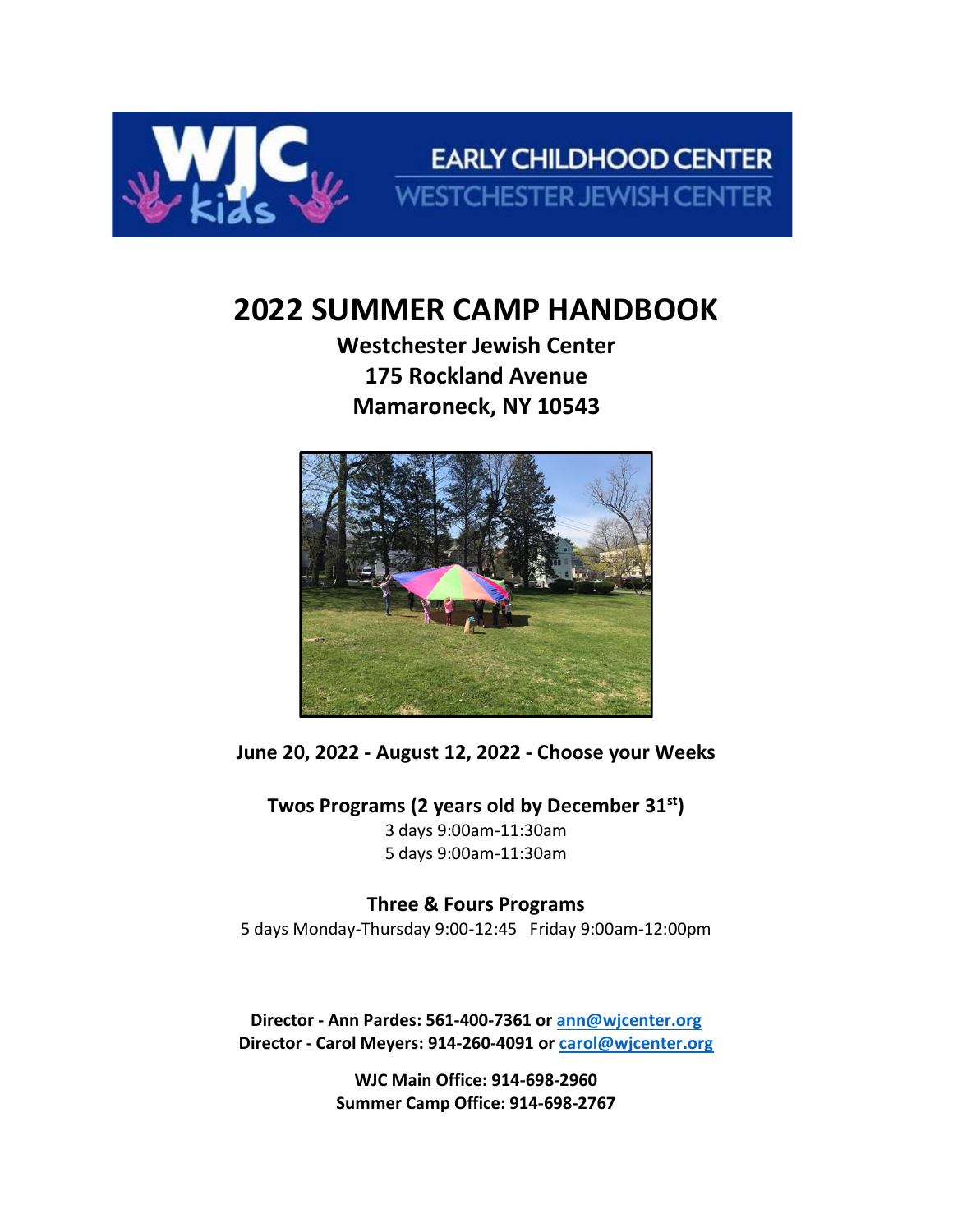**Please read this entire handbook. Sections in red indicate updates and changes and supersede our typical policies and procedures due to circumstances surrounding COVID-19. Any Adult over the age of 2, entering Westchester Jewish Center must be fully vaccinated and be masked.**

# **COVID-19 Policies**

Please understand that adjustments may be made throughout the summer based on the evolving COVID-19 situation. We will communicate those changes as they arise. We appreciate your compassion, patience, flexibility, and support.

Our Early Childhood camp provides a safe, healthy, warm, nurturing and child-centered environment in which children can make friends, be active in the fresh air and enjoy the summer under the supervision of caring, vaccinated adults.

Our groups are small so that we can provide appropriate attention to each child. Our professional, mature adult staff are selected for their educational background, early childhood training, teaching experience and for their sensitivity to the individual needs of the young child. Most summer staff also teach in the Early Childhood program here at WJC during the school year.

Your child will participate in a variety of activities including arts & crafts, nature, music, science, cooking, water play, story time and table games. All activities reflect and incorporate our weekly themes. Our flexible program allows you to pick and choose your 2-8 weeks of summer camp.

Our facility includes:

- Spacious outdoor playgrounds
- Classrooms designed for early childhood programs
- Developmentally appropriate materials for each age group
- Outdoor activity center tents
- Gymnasium
- Carpeted indoor climbing activity area
- Library
- Water play areas
- Vegetable, herb & flower garden

# **Separation**

The process of separation is tailored to meet the needs of individual children and families. Children's reaction to separation can range from a child who is able to comfortably say good-bye on the first day of camp, to a child who clings to a parent and requires more time. So, what can you expect during the first days of camp? There will probably be a range of reactions and emotions. You may be able to say a quick goodbye at the classroom. You may be able to say goodbye but need to remain on the grounds in case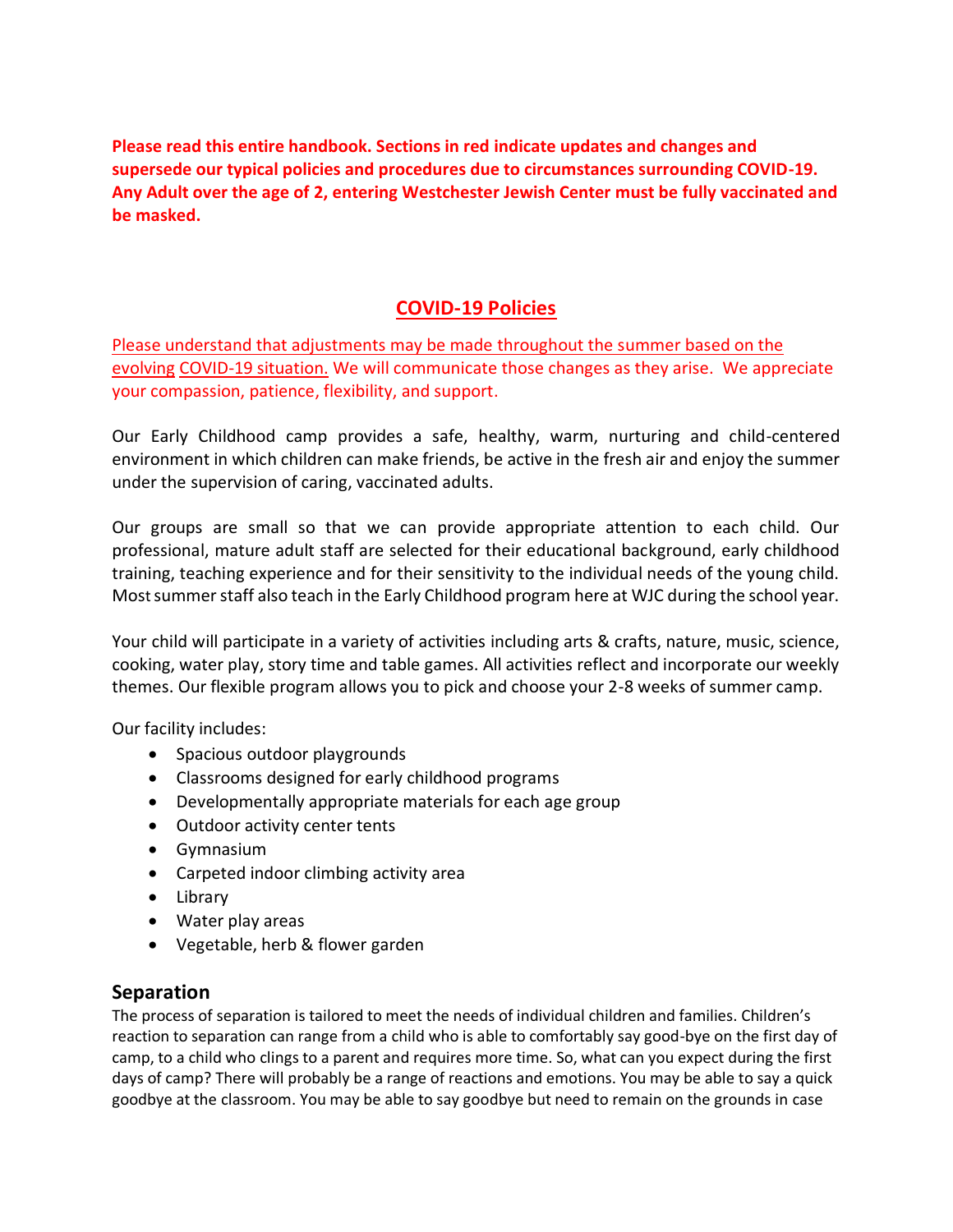your child becomes upset and needs you. Your child's teacher will guide you.

At WJC, we believe that successful separation is a process whereby children learn to develop trust and are more able to have a positive camp experience. We do not strive for the most expedient separation process.

Children new to our program will have a Facetime call with your child's teacher before camp starts to see the teacher without a face mask and start forming a bond.

You and your child's teachers will work as a team to develop the best plan of action for a successful separation process. Communication is key. The following are some helpful tips to remember:

- 1. If your child demands your attention, try to redirect him/her to the teachers. Offer a few words or a hug but keep your interactions with your child to a minimum so that he/she learns to trust the teachers.
- 2. NEVER sneak away without saying goodbye to your child. Always tell your child you are leaving and when you will be back (i.e. after story time, after lunch). Then, be sure to return at that time.
- 3. When you say goodbye to your child, always exude confidence and trust in the teachers. If you express any ambivalence, your child will sense it, making the separation process much more difficult.

Always feel free to give us a call later in the day to check on your child's adjustment. Should you wish to remain on the premises, you are welcome to relax on our outdoor grounds. Once separation has been established, always remember to pick up your child from camp on time. They look forward to seeing you at dismissal time.

# **Arrival and Dismissal Procedures**

## **Anyone entering Westchester Jewish Center over the age of 2 must arrive at camp wearing a mask. Adults must be fully vaccinated.**

Upon arrival please walk your child to their assigned camp room. There will be signs to help you find your child's room. You and your child's teachers will work as a team to develop the best plan of action for a successful separation process. Communication is key.

Parents must notify the camp if their child will be absent or late. It saves considerable time and worry if we are aware of any changes to the normal schedule.

Only an authorized adult may pick up a child. An authorized adult is one whose name is written on the child's release form. Children will not be released to any other person. If someone other than a parent or authorized adult will be picking up a child, a handwritten note or email from the child's legal guardian will be the only acceptable form of release. Please come to your child's class to pick up your child at the end of the day.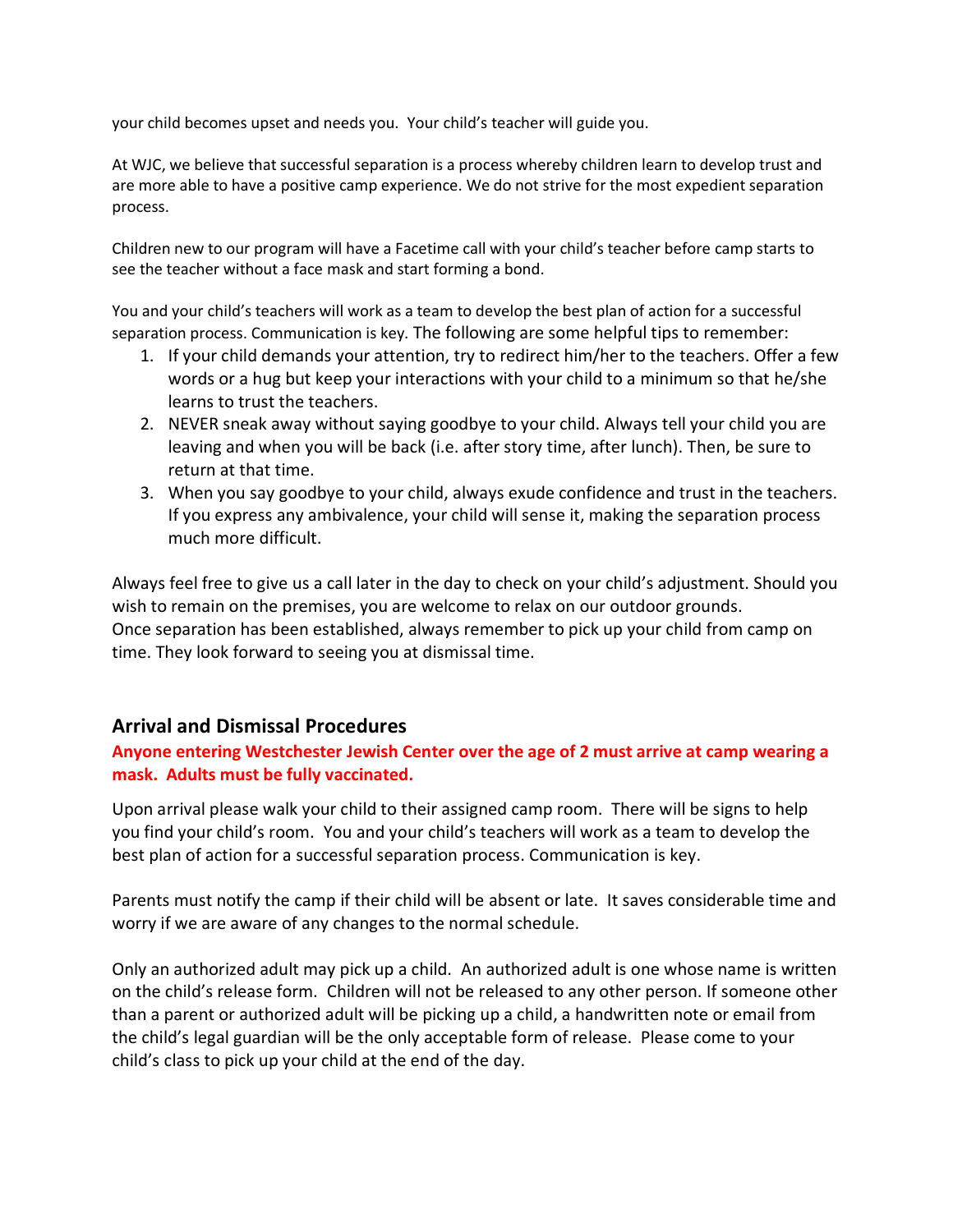# **Snacks, Lunches and Kashrut**

We will be providing snack each day. Snacks include natural applesauce, cheese, whole grain pretzels and crackers, fresh fruit and challah on Fridays.

For those children staying for lunch, we request that you send a dairy or pareve lunch (no meat) in a clearly labeled lunch box. Please prepare and wrap each lunch so your child can manage it by him/herself. Uneaten foods will be sent home.

The following items may cause choking, so we ask that you not include them in your child's lunch: popcorn, peanuts, carrots, and grapes.

If your child has any special dietary requirements or food allergies, please inform the Camp Directors (Ann or Carol).

*Please note: We are a nut-controlled facility. All nuts (including peanuts, tree nuts & sesame) cannot be brought into our building.* 

# **Birthdays**

We are thrilled to celebrate your child's birthday in camp. Please plan to provide a kosher, peanut/tree nut free treat for the children. Please notify your child's teacher to arrange a suitable date and time.

# **Shabbat**

Our camp groups celebrate Shabbat each Friday with our clergy.

# **Required Forms**

All children must have the following required forms:

- 1. Current Medical Exam and immunization record is required for all children prior to the first day of camp. Medical form must be updated annually by your child's physician.
- 2. Emergency Information Card
- 3. Signed Dismissal Form
- 4. Allergy/Emergency Medication Form (if applicable)
- 5. Child Information Form
- 6. Permission to Apply Topical Ointments (i.e. sunscreen) This from should be returned to camp on the first day in a ziplock bag with the sunscreen.
- 7. Photo Release Form
- 8. Daily Attestation of Health (to be completed on Remini)
- 9. COVID forms

# **Medication**

WJC ECC will not administer any medications, prescription or over the counter, to the children. We can reapply sunscreen but will need parents to complete the necessary documentation for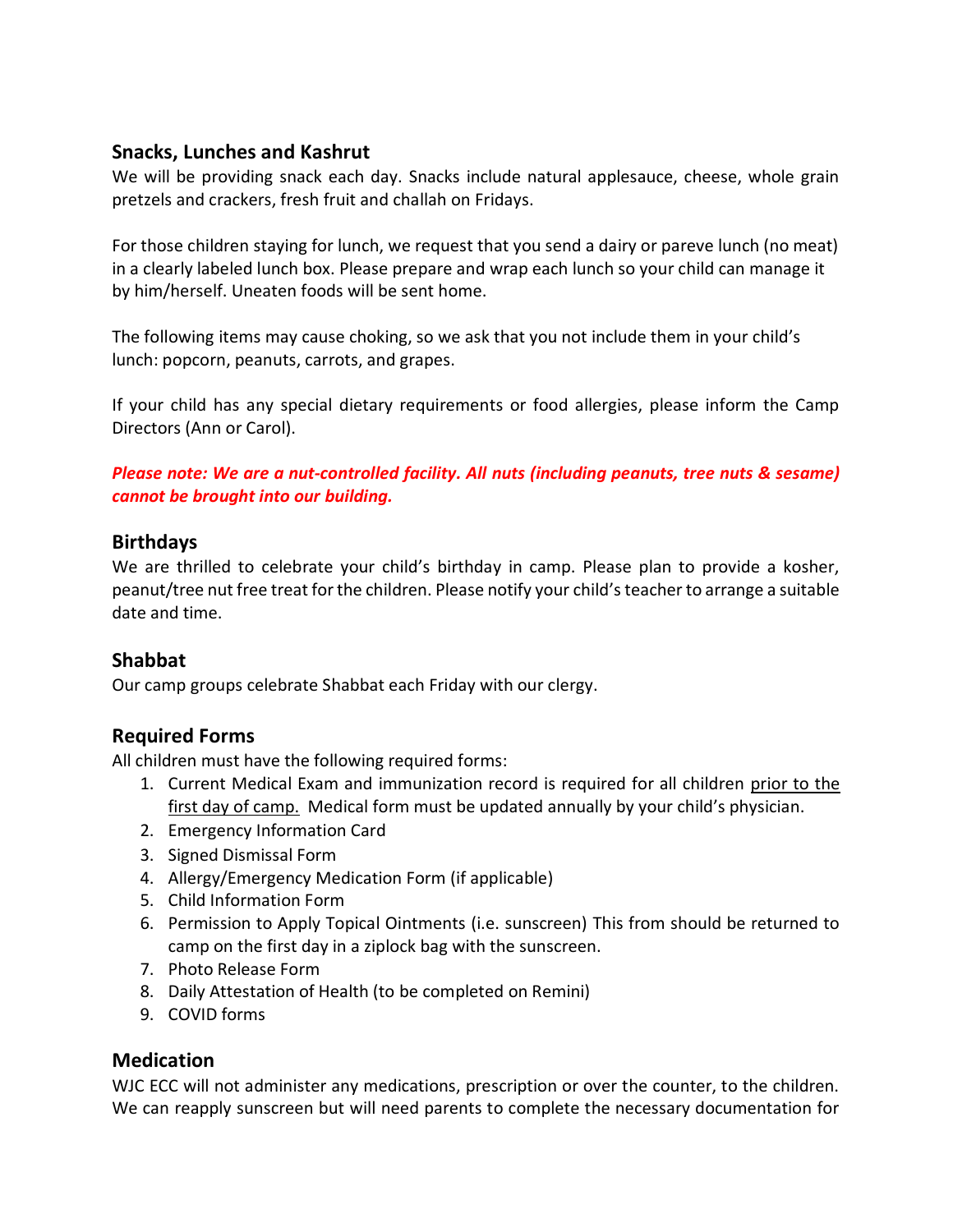us to do so. In cases of severe allergies, our staff has been trained to administer EPI PEN. We will require paper documentation for all emergency medications.

We ask that you apply sunscreen prior to your child's arrival at camp.

## **Allergies**

It is the parent's responsibility to inform WJC of any allergies the child may have to foods and/or insect-bites or if your child has asthma. WJC Camp is **nut-free** and does not serve or allow any food containing nut products in the classrooms. It is important to note that Westchester Jewish Center is not a nut-free building. Please help us by not sending food items that may contain nut products to camp.

## **Photography**

Photos of children will be posted daily on Remini, a safe & secure app for parent communication. From time to time, we would like to display photographs of the children doing various activities on WJC's website, our bulletin boards and include them in email notices to you as well. This will give you the opportunity to get an up-close look at your children at camp, busy at work and play. No personal or identifying information will be included with any pictures posted on the website. If you do not wish photos of your children to be displayed or emailed, or if you have any questions or concerns about this, please let the Director know.

## **Health & Illness**

The health and safety of our campers is as important to us as it is to the families. And as parents, we understand the difficulty of making arrangements for care of a sick child; however, for the health and safety of all children and staff, sick children may not attend camp.

All children will be required to wear a mask at camp. Please be sure your child is wearing a mask at arrival and send in a few extra masks. We always have disposable child size masks available at camp as back up.

IF YOUR CHILD OR ANYONE IN YOUR HOME IS DIAGNOSED WITH COVID-19 OR EXHIBITS SYMPTOMS OF COVID-19, YOU MUST KEEP YOUR CHILD AT HOME. WE NEED TO BE INFORMED IMMEDIATELY.

## *PLEASE REMEMBER THE FOLLOWING; "IF IN DOUBT KEEP THEM OUT"*

#### COVID-19 CLOSURES

It is unlikely that we will need to close camp and impossible to list all the scenarios in which a closure might occur. But here are some example scenarios in case of a quarantine or closure:

- 1. If a camper tests positive for COVID-19, then that classroom quarantines and closes for 5 days.
- 2. If a parent, caregiver, or sibling of a camper tests positive for COVID-19, then that camper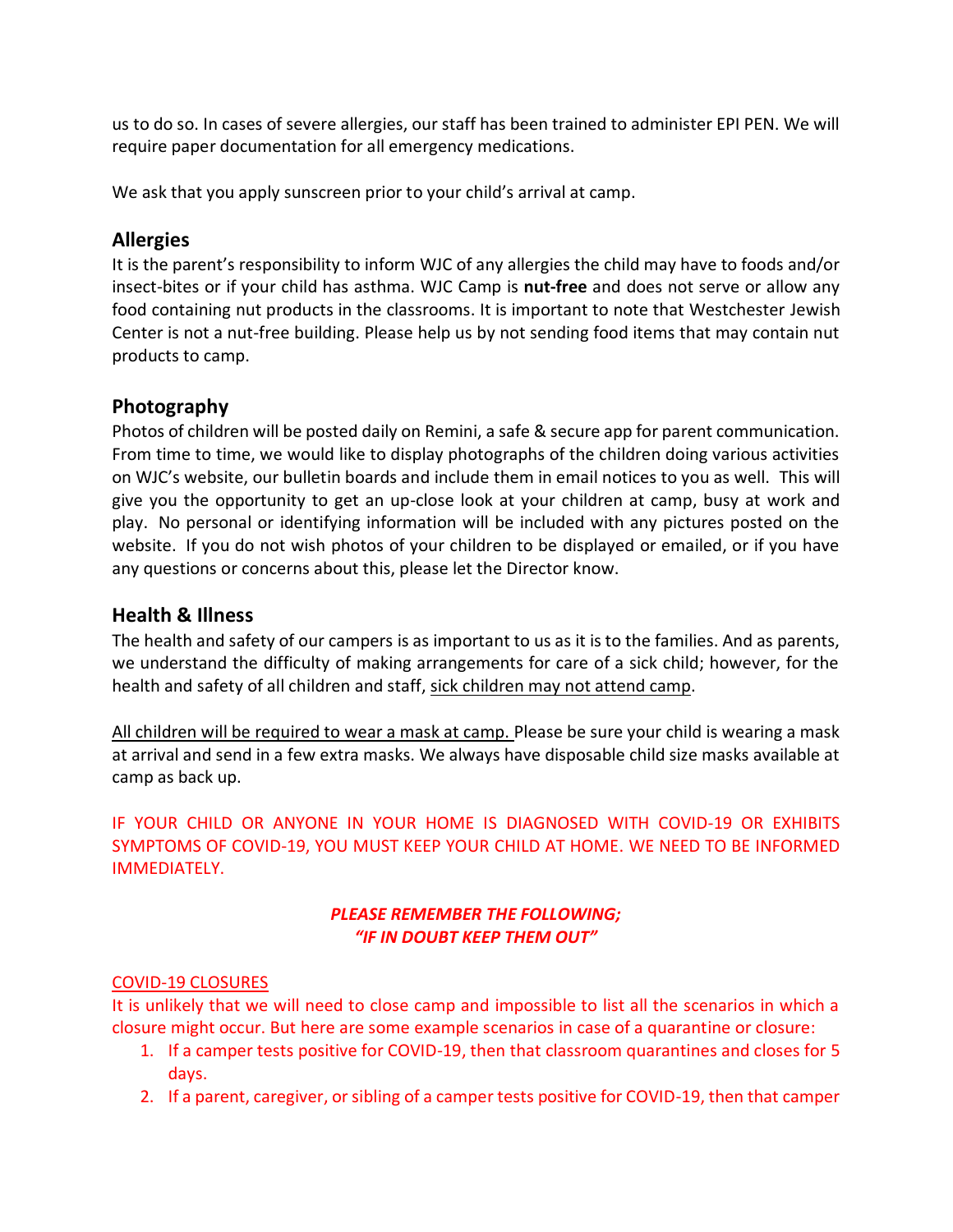#### quarantines for 2 weeks, but the class will remain open.

#### **Children may be readmitted:**

- 1. After a specific contagious disease has been confirmed by a physician, the child has no symptoms and is under the appropriate treatment.
- 2. If temperature has been normal for 24 hours, without medication.
- 3. When rash or other condition has been medically treated or diagnosed.
- 4. With a physician's statement indicating that the child is free from communicable disease.
- 5. If vomiting, and/or diarrhea has not occurred with the last 24 hours while on a normal diet.

No child should return to camp with new or worsening symptoms. **Children must be 100% healthy in order to return to camp.**

## **Communicable Disease & COVID-19 Policy**

Based on state licensure and COVID-19 requirements, we are unable to provide care for children with the following conditions. These include symptoms of COVID-19.

- 1. Diarrhea (2 or more abnormal loose stools within a 24-hour period).
- 2. Coughing/unusual coughing sounds
- 3. Difficult or rapid breathing, shortness of breath
- 4. Yellowish skin or eyes
- 5. Redness of the eyes, obvious discharge, matted eyelashes, burning, itching
- 6. Temperature above 98.7 (we take temperatures of every child upon arrival)
- 7. Infected skin patch(es), unusual spots or rashes
- 8. Unusually dark urine and/or gray or white stools
- 9. Evidence of lice/nits, scabies/nits, or other parasitic infestations
- 10. Stiff neck with an elevated temperature
- 11. Sore throat or difficulty swallowing
- 12. Vomiting or nausea
- 13. Cold accompanied by yellow or green mucus or excessive discharge
- 14. Muscle or body aches; headache
- 15. Loss of taste or smell
- 16. Sore throat
- 17. Lethargy, fatigue
- 18. Congestion or runny nose (even if it's clear discharge)

Should your child become ill while at camp, you will be contacted immediately, and arrangements must be made to pick up your child from WJC as soon as possible. We must be able to reach you at all times while your child is in our care.

All sick children will be removed from their group and accompanied by a staff member to our "Feel Better Room". It is advisable to have a back-up plan in mind for those unexpected illnesses and pick ups.

## **What to wear**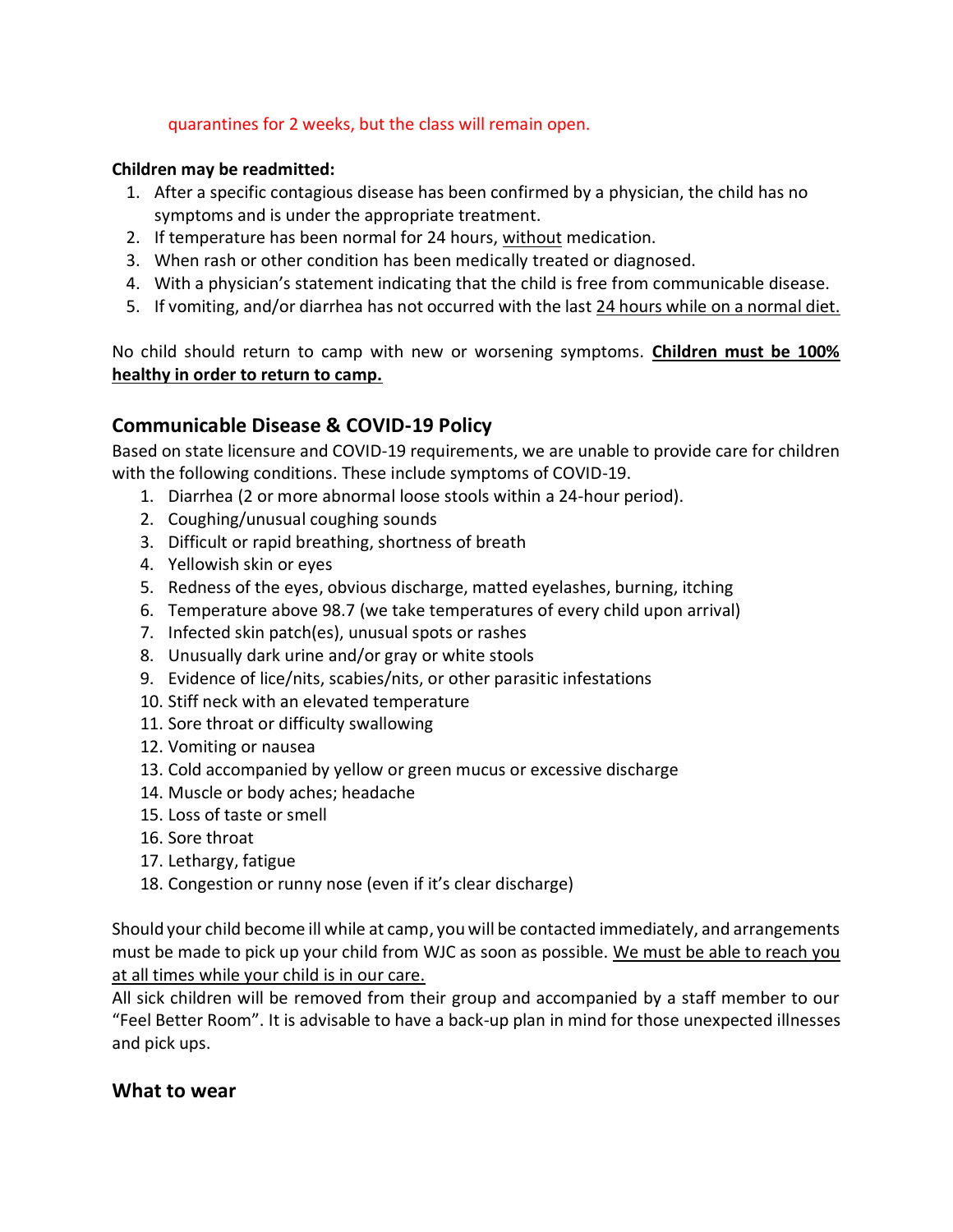Dress children in their bathing suits under cool comfortable clothing. Footwear needs to be safe. Sneakers or closed water shoes are best. All clothing should be labeled with the child's name.

Please apply sunscreen at home.

# **Camp Supplies**

It is recommended that each child bring the following labeled items:

- 1. A large zip-lock bag
- 2. Closed water shoes
- 3. Sunscreen (please apply before your child comes to camp; we can reapply only if you've completed a permission form.)
- 4. Towel
- 5. Change of clothes (please label all items with your child's name)
- 6. Underwear or diapers and wipes (if needed)
- 7. Extra masks

WJC has adopted the following policies for our ECC children and families. These protocols will be updated periodically, including to reflect updates in Westchester County, New York State and CDC guidelines.

#### Guiding Principles

WJC is committed to seeking to maintain the safety of our campers, teachers, and staff. We are asking families to partner with us in minimizing risk of COVID-19 infection in our community. When choosing to join our community, you are acknowledging your responsibility to act in a way that helps to keep all members of our community safe. Campers and teachers will be grouped in "Pods" by class. These "Pods" will remain distinct units, with no other children, teachers, specialists, or adults entering the "Pod" unless in an unavoidable situation.

Once camp begins we ask that you attempt to maintain the sanctity of the "Pod" and minimize your family's and child's interactions with people or groups outside of your child's "Pod". We also encourage you to minimize the number of people responsible for transporting your children to/from camp to the extent possible.

#### Pre-Arrival Health/Wellness Check

Each parent/guardian will complete a daily Health Screening Attestation form on Remini, our communication platform.

By completing this document, you agree to complete a health screening, on your own, BEFORE arriving at WJC every day consisting of the following questions regarding your child and you, any other caregiver, or anyone else in your household who will be entering any WJC area or activity.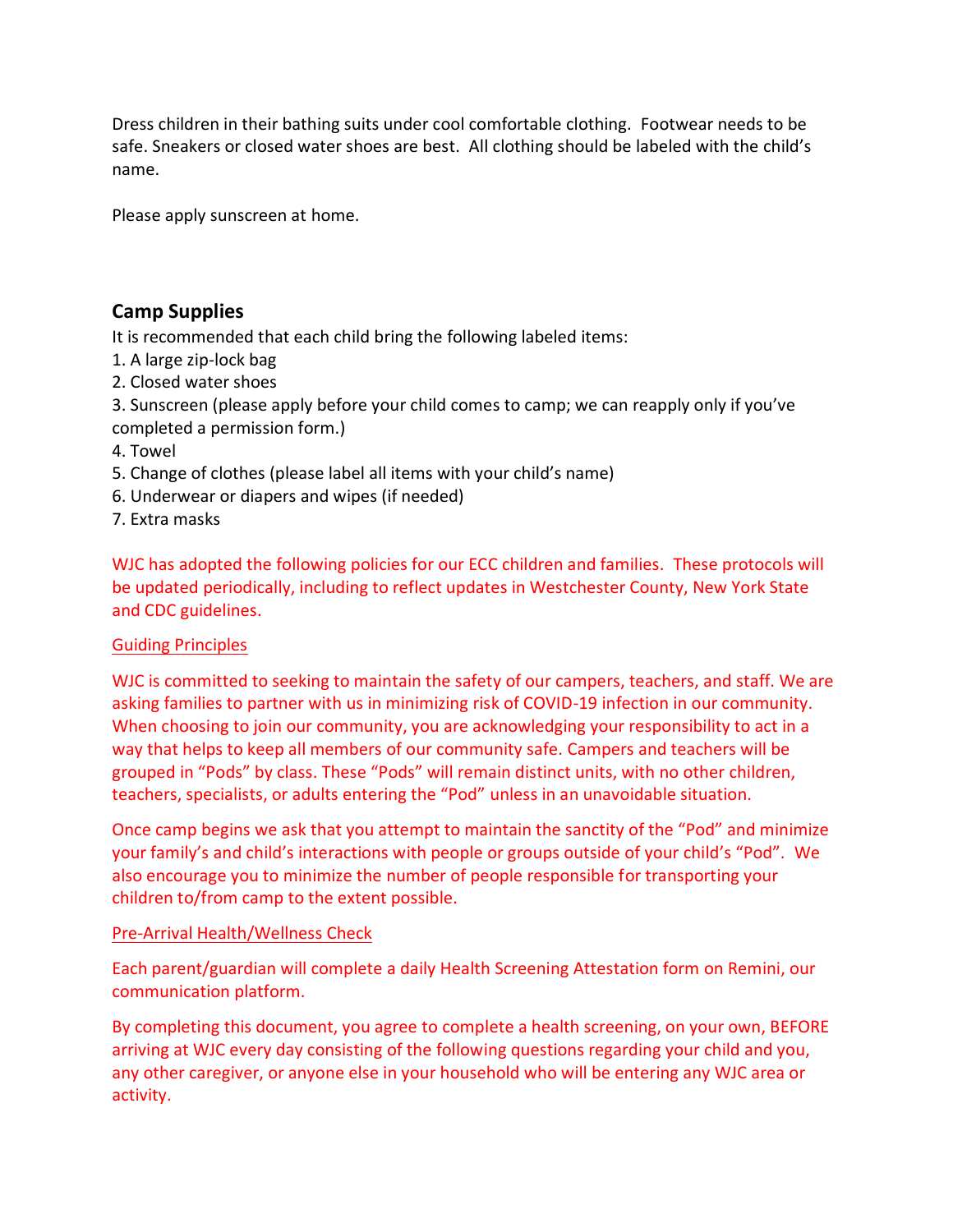- Are you, a caregiver, any person living in your home, or your child currently experiencing ANY of the following symptoms or have had these symptoms?
	- o Cough (new or worsening)
	- o Shortness of breath (new or worsening)
	- o Trouble breathing (new or worsening)
	- o Fever (100 degrees Fahrenheit or higher)
	- o Chills
	- o Muscle pain (new or worsening)
	- o Headache (new or worsening)
	- o Sore throat (new or worsening)
	- o New loss of taste
	- o New loss of smell
- Have you, a caregiver, any person living in your home, or your child had known contact with a person confirmed or suspected to have COVID-19 in the past 14 days?
- Have you, a caregiver, any person living in your home, or your child tested positive for COVID-19 through a diagnostic test in the past 14 days?

If the answer to any of the above questions is YES, the child should remain home and you should contact your healthcare provider for assessment.

Additionally, individuals who:

- 1. Have tested positive for COVID-19 and have not subsequently tested negative, OR
- 2. To their knowledge had contact with someone who has experienced symptoms of or tested positive for COVID-19 within the last 14 days OR
- 3. Who are required or advised to quarantine under NY State, CDC, or other applicable orders or guidelines will be prohibited from entering the building and grounds of WJC.

An employee, parent/guardian, or child who screens positive for or exhibits symptoms of COVID-19 must not be allowed to enter the facility or area, and must be sent home with instructions to contact their healthcare provider for assessment and testing.

\*In cases where COVID-19 is not suspected and has been ruled out, children generally must remain home until they are symptom-free for 48 hours. Decisions on returning to camp should be made based on your family's exposure, with advice from your child's physician, and in communication with the ECC Director. In cases where a physician has diagnosed and treated an illness, children may return to camp with a note from and at the recommendation of their physician. \*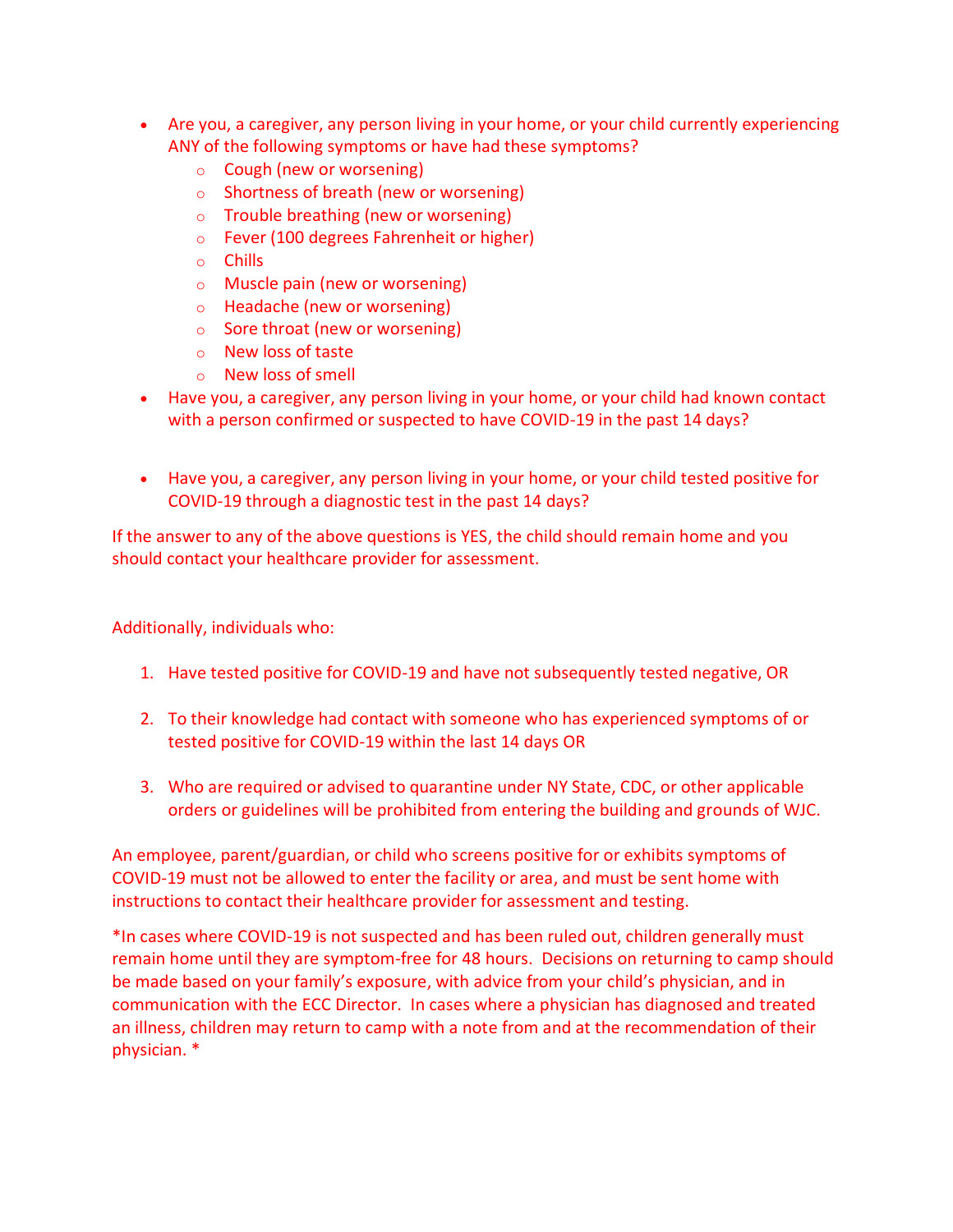#### NYS Guidance on COVID-19 positive cases:

In the event that a parent/guardian/caregiver of a child in the child care program must be isolated because they have tested positive for, or exhibited symptoms of, COVID-19, they cannot enter the WJC building or grounds for any reason, including picking up their child.

If the parent/guardian/caregiver, who is a member of the same household as the child, is exhibiting signs of COVID-19 or has been tested and is positive for the virus, they must utilize an alternate parent/guardian or emergency contact authorized by the parent to come pick up the child.

As a "close contact" of a person who is under quarantine, the child must not return to WJC for the duration of the quarantine.

If the parent/guardian/caregiver, who is a member of the same household as the child, is being quarantined as a precautionary measure, without symptoms or a positive test, WJC staff will meet the child at the boundary of or outside, the premises. As a "contact of a contact," the child may attend WJC during the duration of the quarantine.

If a child or their household member becomes symptomatic for COVID-19 and/or tests positive for COVID-19, the child must quarantine and may not return to or attend WJC until after quarantine is complete.

WJC ECC will follow guidance from the Westchester County Department of Health, the Office of Children & Family Services (OCFS) and our WJC COVID-19 Task Force regarding closures and proper contact tracing procedures.